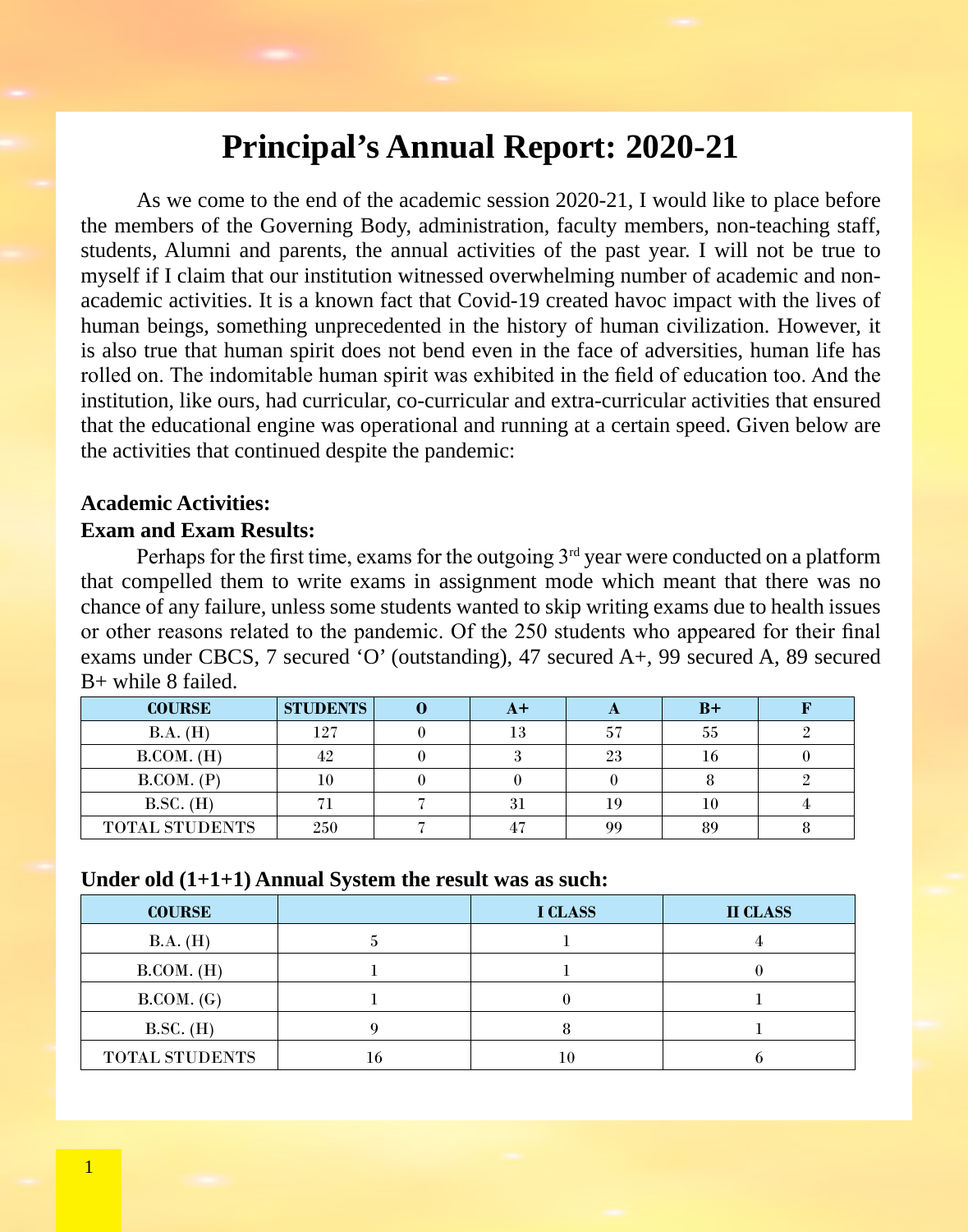## **Teaching-Learning Process:**

As the pandemic continued and a fear-stricken society refused to meet physically, the government and the health departments imposed stricter guidelines on educational institutions resulting in continuation of Online classes. Our college, using the virtual platforms, adopted various apps freely available to conduct online classes. Therefore, apart from audio online lectures, audio-video or live lectures, dissemination of notes through WhatsApp, video recorded lecture, YouTube, doubts clearing (clarification/question- answer) and other innovative methods were employed for new methods of teaching and learning.

## **Achievements by Faculty**

Three of our teaching faculty, after having successfully defended their doctoral thesis, received the Doctor of Philosophy (Ph.D) Degree in 2020-21:

Dr. Dipeeka Majumdar (Dept. of Microbiology) and Dr. Aparna Chatterjee (Dept. of Sociology) and Dr. Haimanti Barman (Dept. of Bengali, Part timer) successfully received their Ph.D Degrees, while about half a dozen of faculty members have submitted their doctoral theses and awaiting their report. About a dozen are either pursuing Ph.D at different stages or starting their course works.

#### **Webinar / Workshop / Conference**

- Microbiology Dept., in collaboration with DNA Lab, Dehradun, organised a Webinar: "COVID-19: Challenges and Oppurtunities in Clinical Knowledge Research."
- On  $16<sup>th</sup>$  June, 2020, the Dept. of Commerce & Business Administration organised a Webinar on "Revival of Economy & Tourism in North Bengal Region: Road Ahead" by inviting Expert Speakers.
- A Webinar on "Different styles of Art forms in the Indian Sub-Continent from Ancient to Modern Period" on 23rd Dec, 2020 was organised by Dept of History.
- Dept. of Sociology organised a Webinar on "Urban Sociology and Rethinking Development in India" on 8<sup>th</sup> Jan, 2021.
- Dept. of Microbiology organised a Webinar on "Covid-19: Tools for its Containment and Management" in collaboration with DNA Labs-A Centre for Applied Sciences, Dehradun on 3rd May, 2020.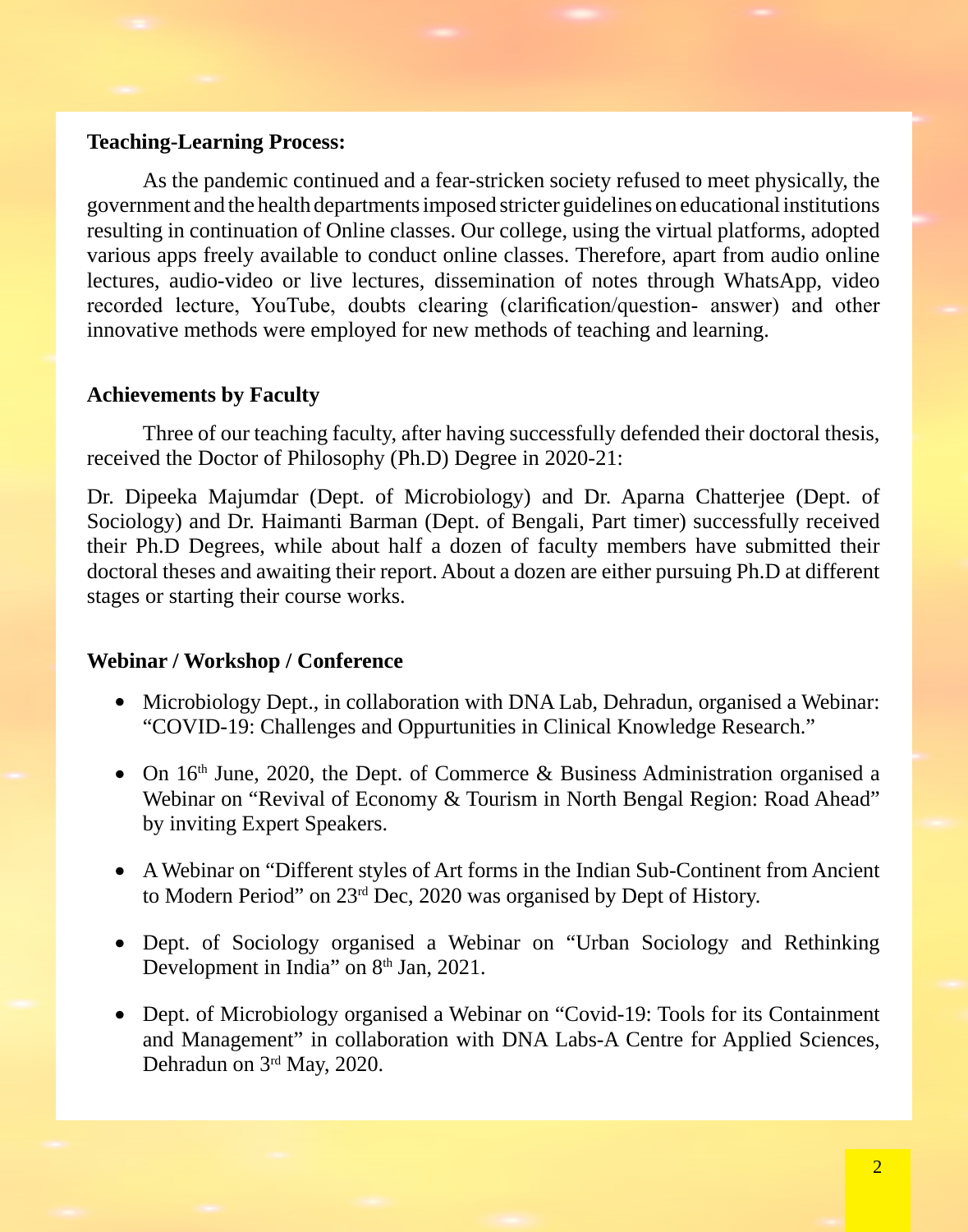- A Webinar on "Drug Discovery and Pre-Clinical Drug Development" on 6<sup>th</sup> June, 2020.
- A Technical Workshop on "Computer Networking and CCNA" by the Dept. of Computer Science and Application on 20<sup>th</sup> Oct, 2020.
- A webinar on "National Education Policy (NEP)-2020: Issues, Implications and Implementations" organised by Internal Quality Assurance Cell, NBSXC on 30<sup>th</sup> Sept, 2020.
- A four-day Awareness Program by the Dept. of Geography on "RESOURCE, CLIMATE & CONSERVATION", in collaboration with Dept. of Zoology, Cooch Behar PanchananBarma University, from 21<sup>st</sup> Sept, 2020 to 24<sup>th</sup> Sept, 2020.
- An International Webinar on "Tell-tale Signs: Making Stories, (Un) making Histories" was organised by the Dept. of English in collaboration with IQAC, NBSXC on 20<sup>th</sup> November, 2020.
- Dept. of Zoology organised National Level Webinars on: i) "Induced pluripotent cells: A classic example of union of basic and translational research" on 19th Sept, 2020. ii) "Genomics of endometrial cancer: A fresh look to an old disease" on 26<sup>th</sup> Sept, 2020.
- Dept. of Botany organised a National Level Webinar on "Role of Indian Traditional Medicines in Covid-19 Pandemic Situation" on 11<sup>th</sup> October, 2020.

## **Staff/Student Orientations**

- Using virtual platform one-day Faculty Development Program on "Becoming Virtual Teacher: E-Teaching and E-Learning in the Post Covid World" was organised by Commissions of Secondary and Higher Education of the Darjeeling Jesuit Province on 16<sup>th</sup> July.
- Teachers' Orientation Program on "Educators for 21<sup>st</sup> Century: Integrating Changing Educational Scenario with Jesuit Education" was organised by North Bengal St. Xavier's College on 27<sup>th</sup> August, 2020. Junior teachers of two other Jesuit colleges, namely St. Joseph's College, Darjeeling and Loyola College of Education, Namchi (Sikkim) also participated.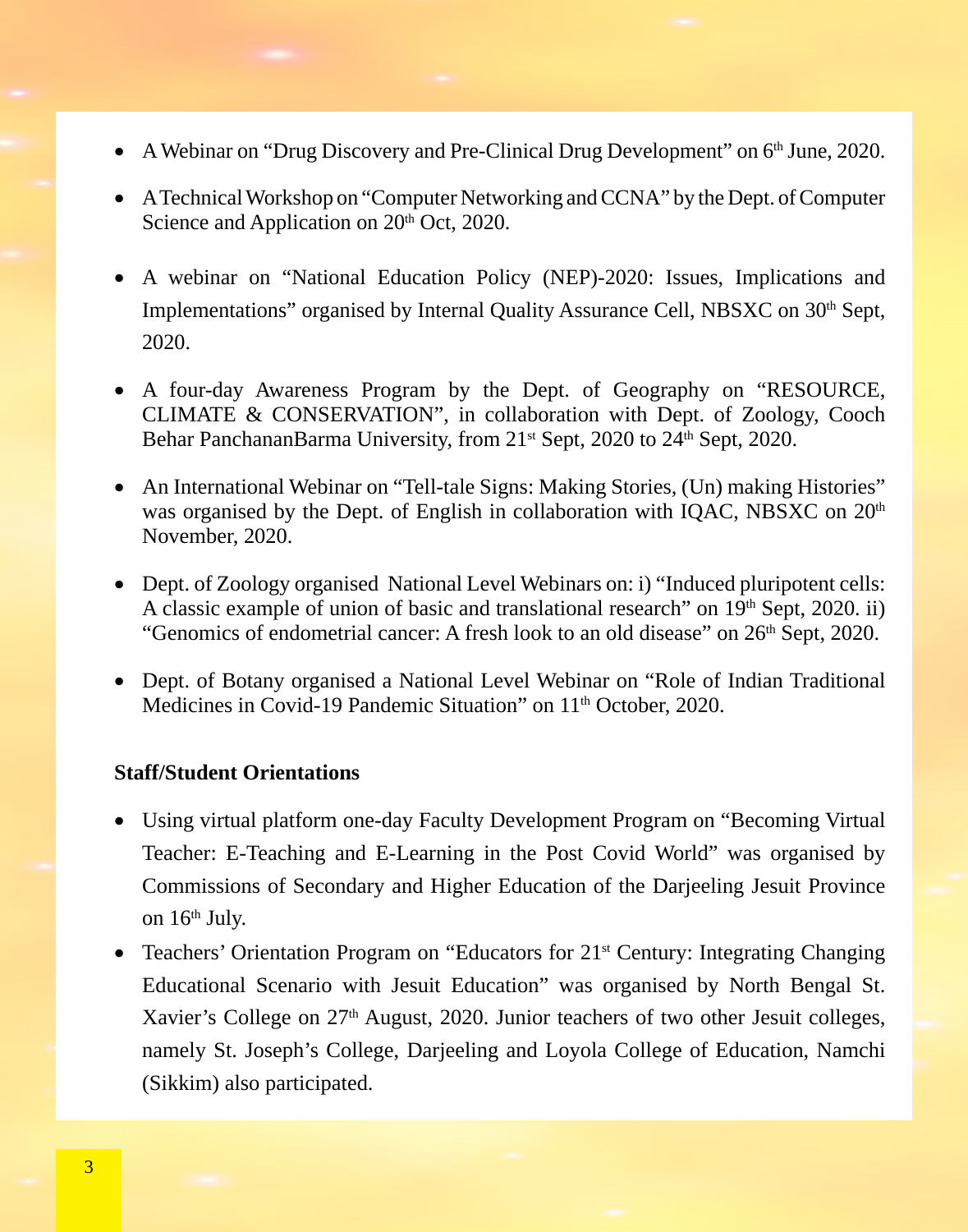- On 19<sup>th</sup> August, an orientation programme was arranged for  $2<sup>nd</sup>$  and  $3<sup>rd</sup>$  year students wherein Principal, Vice-Principals and the Dean of students gave some motivational talks while some select students also shared their experiences under the pandemic.
- Using virtual platform which was relayed using YouTube and college Facebook platforms, the Freshers' Welcome and Orientation Programme for newest members of the college family was organised by the Cultural Committee, NBSXC on 14th Sept, 2020.

## **Co-curricular Activities:**

- Pre-Christmas Celebration, combined with the Farewell of Fr. Xavier Alangaram, SJ and Welcome of Fr. Bijay Kirti Kindo, SJ as the new VP (Administration), took place on 22nd Dec, 2020 in the Conference Hall where only the staff was present due to pandemic.
- Inaugural ceremony of the 1<sup>st</sup> batch of NCC, 4 Bengal Battalion took place on  $21^{st}$ January.
- Celebration of International Women's Day organised by Women's Cell, NBSXC on 8<sup>th</sup> March, 2021.
- X-travaganza 2021 (Annual Cultural Program), organised by the Cultural Committee, NBSXC was steamed live on 12<sup>th</sup> April. Chief Guest, Rev. Dr. Dominic Savio, SJ, Principal of St. Xavier's College (Autonomous), Kolkata sent his recorded message for the viewers.
- Music Club, NBSXC organised "X-finity Music Fiesta", a sing-song competition, which was streamed on You Tube channel *The Xaverian Symphony* from 24<sup>th</sup> May, 2021.
- 'Manomita', an initiative by NBSXC, offered psychological counselling (virtually) to the students of the college during the pandemic scenario.
- Dept. of Commerce and Management organised the Annual Dept. Quiz Competition 'X-QUIZIT 2021' on 9<sup>th</sup> April, 2021 at Siliguri Campus.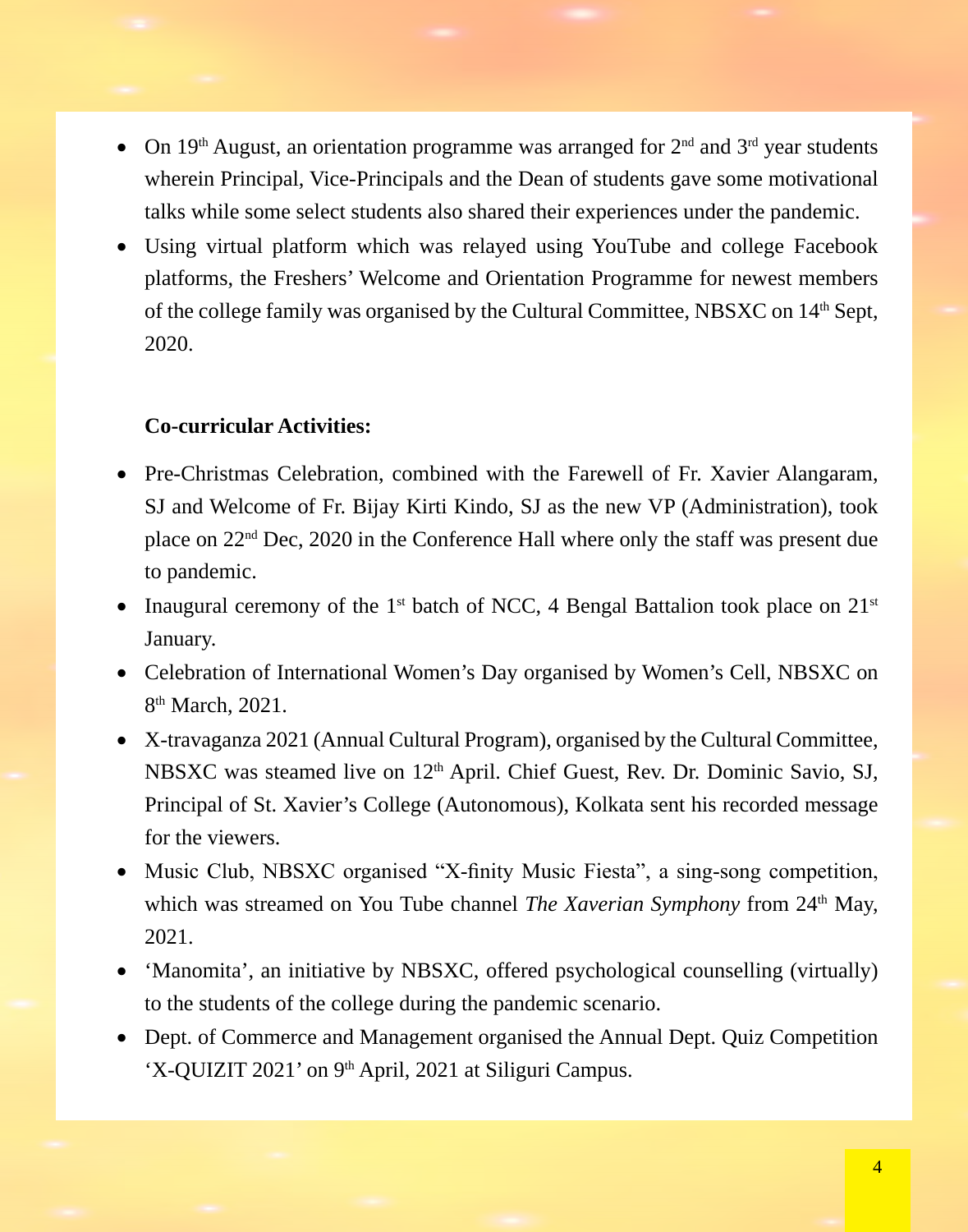## **Social Outreach programme:**

- During the first wave of Covid-19 pandemic and its subsequent lockdown period NBSXC undertook the social outreach program by way of distributing dry food materials amidst the people of neighbouring villages. Relief Works were organised in 5 places : Balaigacch/Hatimore, Manuaganj (KMajhiali GP), Shikarpur tea garde, Kheripara (Nandan Tea Estate) and Pabnikheri
- During the  $2<sup>nd</sup>$  wave of Covid-19 pandemic scenario, NBSXC sanitized its neighbouring villages including Shikarpur and Sonmari, distributed masks, sanitizers, food materials and some common medicines prescribed by doctors among the villagers.
- On 14th June, College organised Covid Response programme in Dinbazar of Jalpaiguri Town and distributed dry ration besides masks, sanitizer and some medical checkups.

## **Memorandum of Understanding (MOU)**

The MoU between DNA Lab-A Centre for Applied Science, Dehradun and North Bengal St. Xavier's College, West Bengal was signed on 18<sup>th</sup> May, 2020.

#### **NAAC Preparatory Process**

Academic & Administrative Process: An Audit Team comprising eminent academicians visited the college on  $8<sup>th</sup>$  and  $9<sup>th</sup>$  Feb, 2021 as the college was going for the first cycle of NAAC and the grading. After the final group presentation on  $19<sup>th</sup>$ October, 2020 a Core Committee was formed in order to compile various documents. On  $22<sup>nd</sup>$  December, the institution formally started the work for its 1<sup>st</sup> cycle of NAAC by uploading the IIQA. On 23rd Feb. 2021, Self- Study report (SSR) of the college was uploaded towards its  $1<sup>st</sup>$  Cycle.

### **Infrastructural Development:**

The following infrastructure and physical facilities were added in the college: (i) The